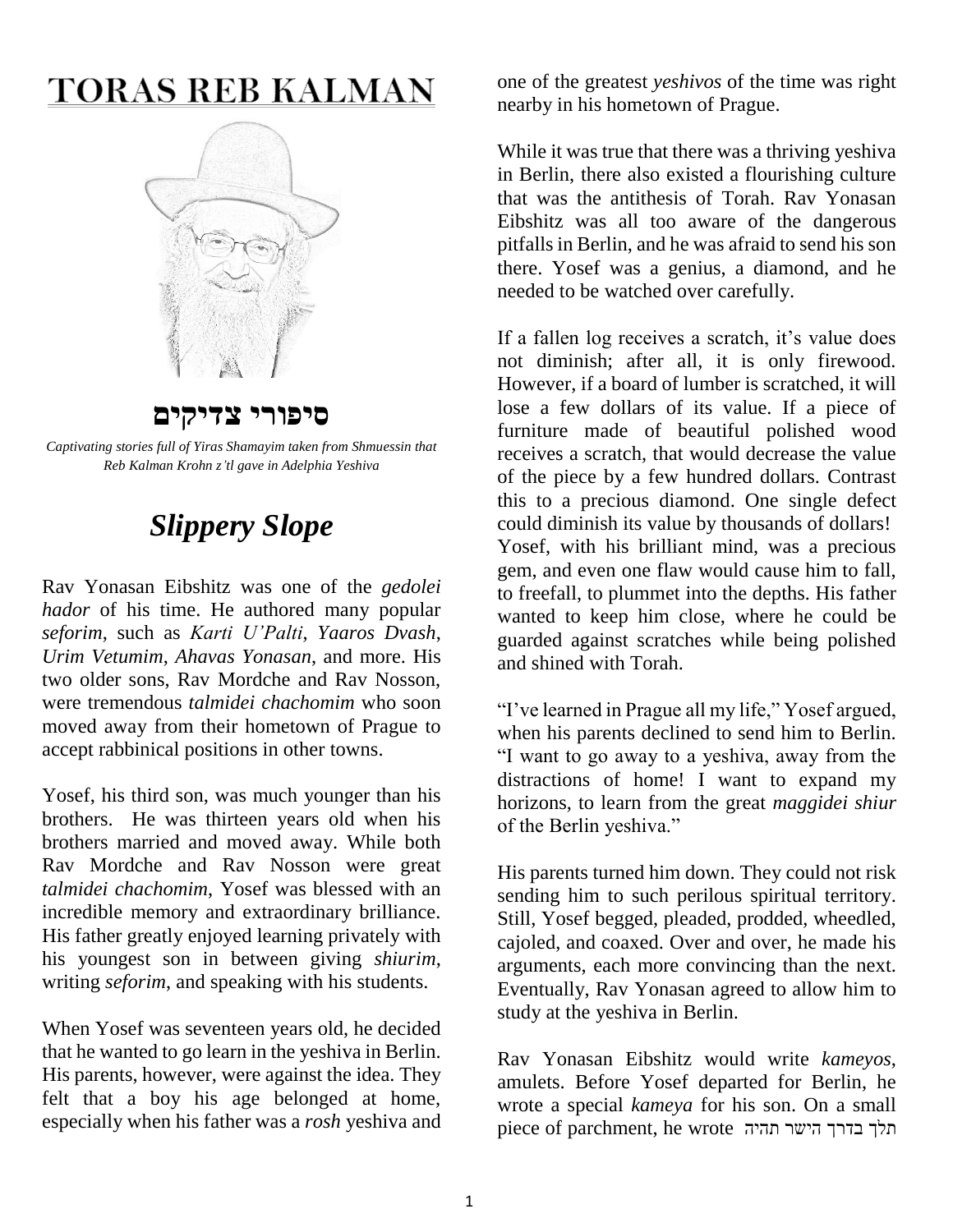ייך יהודי כשר ואל תעזוב תורת אבותיך כל ימי חייך  $-My$  son, *you should go on the straight path, you should remain a kosher Jew, and you should not leave the Torah of your ancestors all the days of your life.* He double wrapped the parchment and threaded it on to a chain.

"You are going to Berlin," he said to his son just before Yosef boarded the wagon. He reached over and tied the amulet around his son's neck. "You are going to a city that poses a terrible danger to your *ruchniyus*. Wear this *kameya* at all times, besides Shabbos and Yom Kippur, and Hashem should watch over you."

Rav Yonsanan then handed his son a letter to give to the *rosh* yeshiva in Berlin. Father and son embraced for a long moment, and then it was time for Yosef to depart.

The journey from Prague to Berlin was long and difficult. After a few weeks of exhausted traveling, Yosef finally arrived in Berlin. He headed straight for the yeshiva, bursting with enthusiasm, excited to fill his fresh, brilliant mind with a new level of Torah.

When he arrived at the yeshiva, he avoided divulging to the other *bochurim* that he was the son of one of the gedolei hador, Rav Yonasan Eibshitz. Modest and unassuming, he wanted to be treated no differently than the other yeshiva students.

His anonymity did not last for too long, however. When he went to meet the *rosh* yeshiva and give over the letter from his father, the *rosh* yeshiva discovered just who he was. "Your father is Rav Yonasan Eibshitz?!" He exclaimed in wonderment. He scanned the letter quickly. In it, Rav Yonasan asked that the *rosh* yeshiva and *rabbeim* take care of his youngest son. He asked that they ensure he learned well and was only keeping good company. Rav Yonasan wrote that his older sons were *rabbonim*, and he hoped for the same thing for his Yosef. He ended his letter blessing all those who would assist and enable his son to succeed.

The *rosh* yeshiva finished reading and put down the letter. He was touched that Rav Yonasan Eibshitz had sent him such a moving letter, and all the more, had entrusted his precious son into his care. "I want you to reside in my home," he said to Yosef.

"If the *rosh* yeshiva is okay with it…" Yosef said respectfully. "I would prefer to be like the other bochurim and have similar sleeping arrangements to them. I don't want to be given preferential treatment"

But the *rosh* yeshiva insisted that he wanted to host the boy from such a distinguished home. He helped Yosef gather his suitcases and carry them over to his home. The *rebbitzen*, when she heard who their new boarder would be, was equally thrilled to host him and eagerly plied him with food and drink.

Soon, the *rosh* yeshiva introduced him to the faculty members at the yeshiva, who welcomed him warmly, excited that a scion of such an illustrious home had joined their yeshiva. In order to assess Yosef's level of learning, one of the *rabbeim* threw out a difficult question.

Yosef, quoting his father, responded with an answer, but his response was shot down by a different *rebbi* in the room. "That would contradict *Tosafos*!"

Yosef held his own, adding more explanation to resolve the contradiction, but soon another *magid* shiur jumped in to question his answer. The *rabbeim* and Yosef battled back and forth for a long time. Throughout, Yosef stuck to the reasoning he had learned from his father, capably defending his position. The *rosh* yeshiva, observing the proceedings and occasionally contributing, was very impressed with his new student's abilities.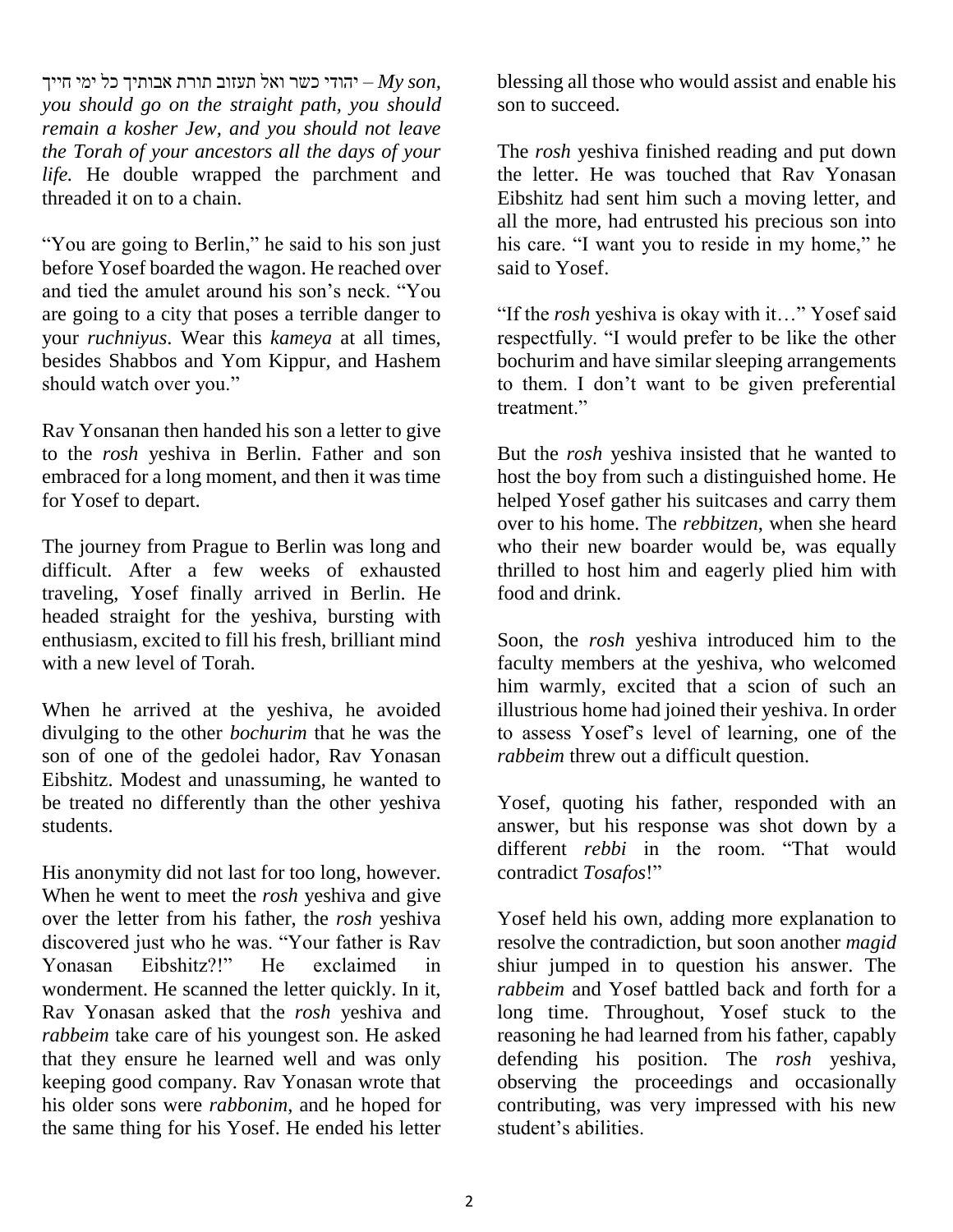Yosef was worn out from the rigors of his journey, and the heated Talmudic discussion soon died down. The *maggidei shiur* promised to set him up with proper *chavrusos* the following day, and Yosef went to sleep.

After he left the room, the conversation took a different turn. "I can't understand why Rav Yonasan sent his son here," the *rosh* yeshiva commented, shaking his head.

"We have a very fine yeshiva running here," one of the *maggidei shiur* said.

"There are excellent *yeshivos* all over," the *rosh* yeshiva responded. "Berlin is a big city, riddled with spiritual dangers. Why would he send his son to such a perilous place? I just can't understand it."

"Can I see the letter?" a *rebbi* asked, coming over. "I wonder if he's really the son of Rav Yonasan Eibshitz. It really does sound strange."

The letter was produced and examined, and they determined that it was most definitely authentic. The *magidei shiur* shrugged. It was indeed difficult to comprehend, but there was no disputing the fact: the *gadol hador* had sent his son to their city, to them, and they resolved to do their utmost to help him reach his greatest potential.

The following morning, when Yosef entered the *bais medrash* for *Shacharis*, he was shown to a prominent seat near the front. There was *krias hatorah* that day, and he was honored with an *aliyah*. Very quickly, word about who he was spread amongst the other students. After *davening*, they crowded around him to introduce themselves and get to know him.

Within a short time, Yosef was flourishing in the yeshiva. He was paired with another exceptionally bright student, and the two would learn together for hours. Though he did not want to flaunt his brilliance, his *rabbeim* loved to challenge his mind with difficult questions on the material they were learning. He was pleasant tempered and well mannered, and he soon acquired many friends.

A few weeks passed, and Yosef suddenly became aware that he was the smartest in the yeshiva. *The*  magidei shiur *are much smarter and know a whole lot more,* he acknowledged, *but I'm way ahead of the older students.* Thoughts like these began to pass through his mind often, and he became slightly conceited.

The changes were subtle and they happened very slowly. First, he began wearing a stylish jacket on top of his regular clothes. Then, he got a new hat. There was nothing inherently problematic with his dress, but his newfound attention for his attire was noticed by one sharp-eyed rebbi, who grew troubled.

Slowly, Yosef's *davening* underwent a transition. He lost the warmth, the *geshmak* of *tefillah*, altering his behavior to suit that of a gentleman as opposed to a ben Torah. In the place of fervent *shuckeling*, he prayed with his back ramrod straight. Instead of answering *kaddish* with fiery enthusiasm, he would say *yehei shmei rabbah* in what he felt was a more dignified manner, almost politely.

One Friday afternoon, after *seder*, he decided to take a walk through Berlin. He asked one of his friends, a native of Berlin, to act as his guide and show him the city.

His friend eyed him strangely. "But… you're the son of Rav Yonasan Eibshitz! Why would you want to see what's going on out in the streets?" "Don't be foolish," Yosef responded. "If I'm to be a *rov* one day, I need to know what's going on outside of the yeshiva walls."

"Alright," his friend relented. He hailed a passing carriage and the two boys climbed inside. They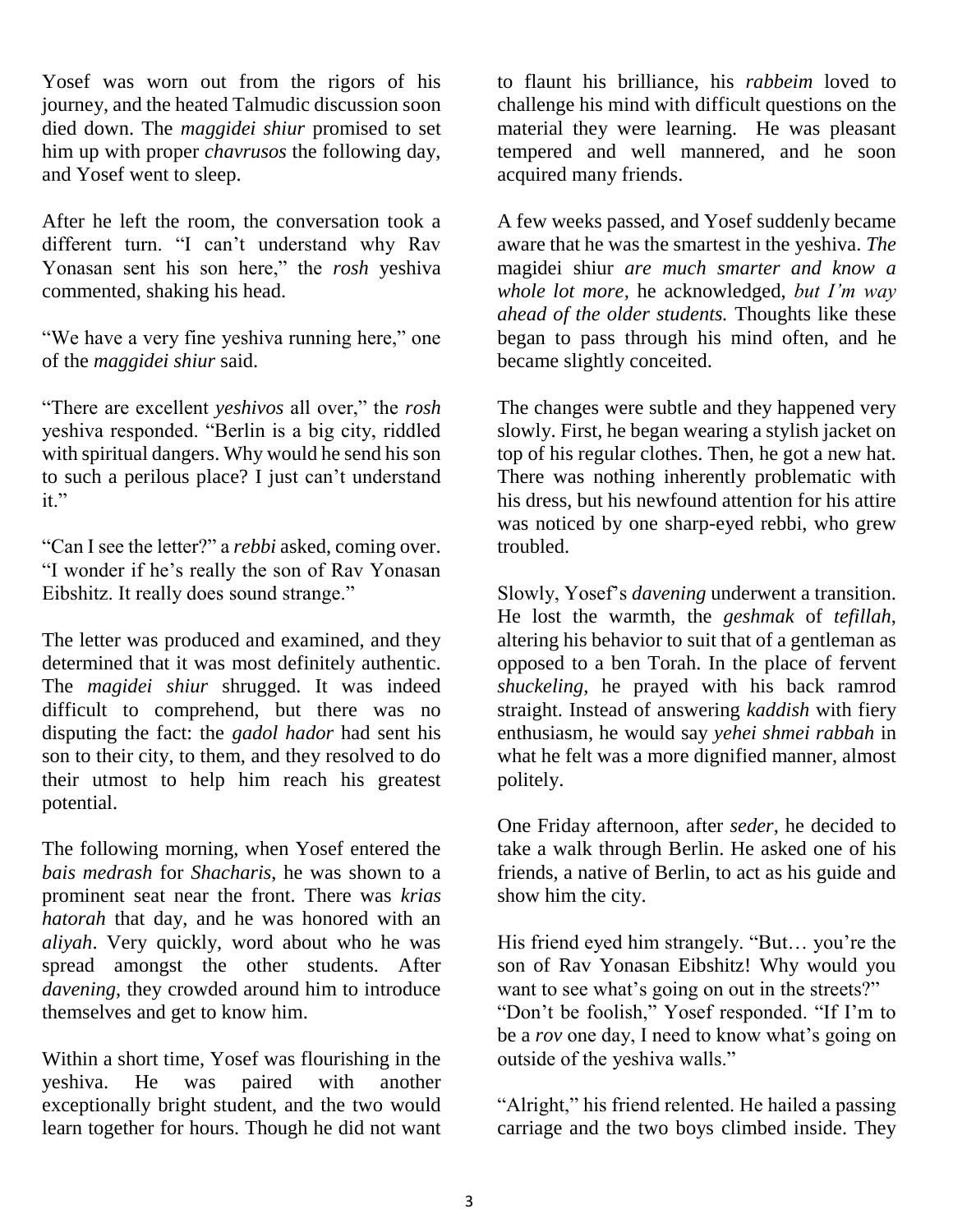traveled through Berlin, Yosef's eyes wide, as his friend pointed out the various landmarks of the city, museums and government buildings, parks and historical sites.

"What is that big structure?" Yosef asked, pointing to a large building on their right.

"That's the University of Berlin," his friend said. "It's a place where people study all kinds of subjects. They train doctors and lawyers, engineers and astrologists. All the wisdom in the world is taught at this university."

"Really!" Yosef exclaimed, impressed.

His friend waved his hand. "Listen, Yosef, this is not for you. You are the son of the *gadol hador*. You don't need this college junk."

"On the contrary," Yosef responded, shrugging. "Wisdom is wisdom. It may not be Torah, but it definitely counts as something."

"Yosef, I can't believe that you are speaking this way," his friend chided.

"I'm serious," Yosef protested. "I would love to tour the university; to see what it is like."

His friend stood up abruptly, holding on to the bench to remain steady as the horse continued trotting down the street. "Yosef. Listen to me. The university is not for you, even just to take a tour. Did you know that it isn't permitted to wear a head covering inside the building? How will you walk inside?"

Yosef looked shocked. "You're right," he admitted. "I wasn't aware of that, but there is no way I can take off my yarmulke."

They returned to the yeshiva and began to prepare for Shabbos.

The next week, Yosef threw himself into his learning with renewed vigor. Sunday, Monday,

Tuesday passed and before long, it was Friday afternoon again. Yosef went to invite his friend to join him again in touring Berlin.

"Let's go somewhere different," the other boy suggested. "How about the marketplace?"

"Sounds good," Yosef said. "You know I want to see all around the city."

When they arrived at the market, it was bustling with people and activity. Stands and stalls dotted the open square and crowds of shoppers snaked between them. Strolling beside his friend in the crisp air, Yosef drank in the sights around him.

"See that man?" his friend whispered, gesturing discreetly at a distinguished looking man with balding white hair and round glasses. "That's the famed professor and dean of the university!"

Yosef's eyes widened. "Can you please introduce me?" he asked.

"Are you sure?" his friend asked, raising his eyebrows. "He's not Jewish."

"I'm sure," Yosef said. "He's a celebrity, similar to my father in our circles. I just want to say hello"

"Fine, if that's what you think," his friend said, leading him over to the professor. He cleared his throat. "Herr Professor, I'm sure you've heard of the very great Jewish rabbi, Rabbi Yonasan Eibeshitz."

The professor looked down at him. "And you are…?"

"I'd like to introduce you to the son of Rabbi Eibshitz," the boy continued, pushing Yosef gently forward.

"The son of the famous rabbi!" The professor exclaimed warmly, drawing Yosef's hand in for a handshake.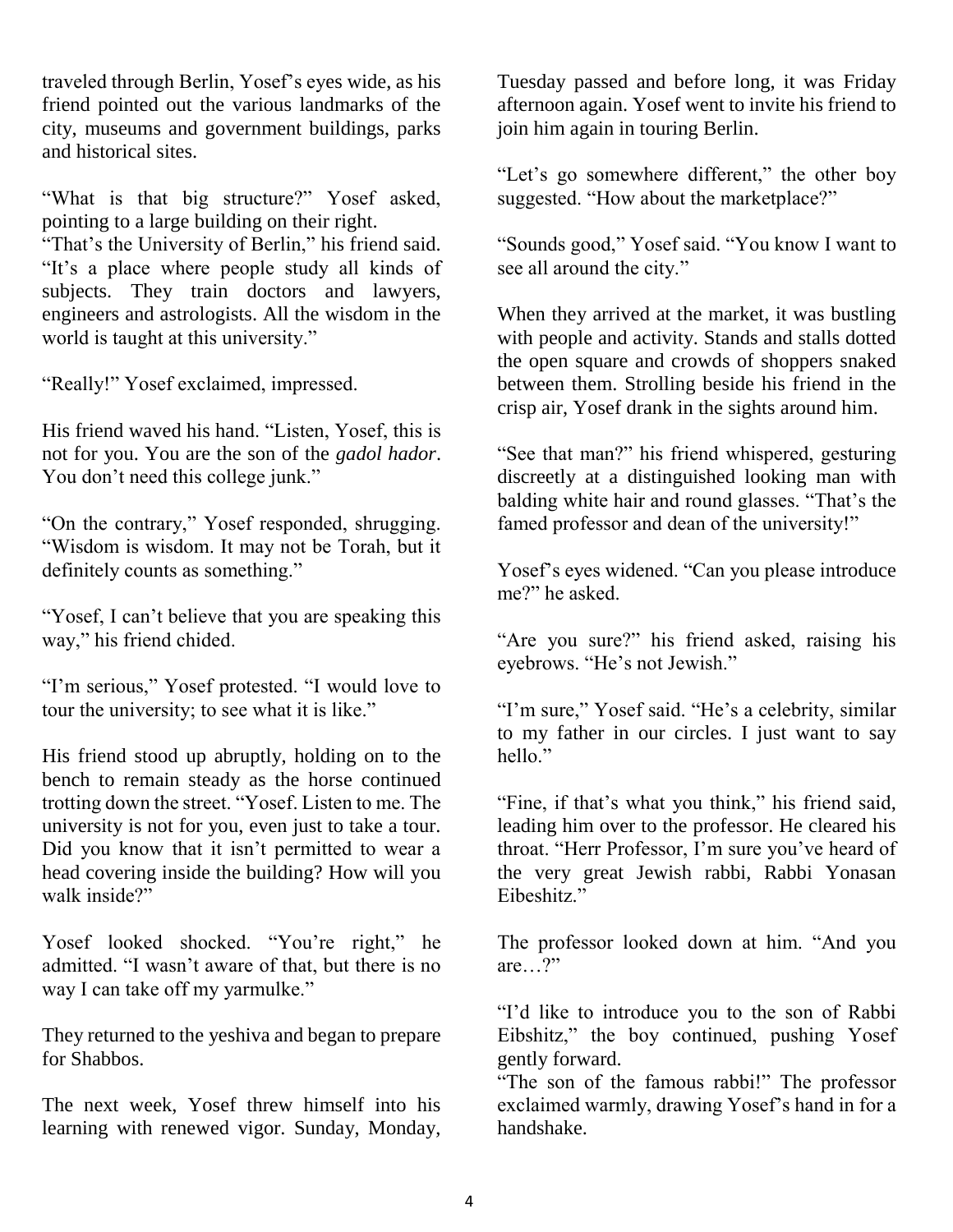It was the first time Yosef had ever touched a non-Jewish person, and he tried to hide his disgust. He nodded.

"Your father is a brilliant man," the professor continued. "It's truly an honor to meet you! I would love to begin a correspondence with your learned father. Would you be able to arrange such a thing for me?"

"I'll try," Yosef stammered.

"My son, please come by to take a tour of our college. It would be an honor for me to be able to personally escort you around the campus," the professor said warmly, oblivious to Yosef's discomfort. "And you are welcome to stop by my home whenever you wish."

"Uh, thank you, sir," Yosef said uncomfortably.

"You know, we have plenty of Jewish students at our university," the professor continued. "They become great physicians, scientists, chemists. If you are your father's son, I'm sure you have a brilliant mind. Why don't you join us? I'll arrange a full scholarship for you—it wouldn't cost you a penny."

"I'm honored by your suggestion, sir," Yosef said, feeling very ill at ease. "To be honest, however, I came to Berlin to study at the big yeshiva, and I can't do anything else but study Torah. I'm the son of a great rabbi; I don't think it is for me."

The professor brushed him off. "Nonsense! There are plenty of rabbis whose children study at our university. They know the Torah, they've learned it for years, and now they are ready to learn more. I don't know if your father went to college, but you, his son, certainly can. We'll provide you with everything free of charge."

Yosef's eyes darted around, looking for a way to end the conversation. He murmured something noncommittal.

Noticing his disinterest, the professor concluded the conversation. "Well, then, I don't want to keep you from your studies. It's been a pleasure meeting you! And if you ever change your mind, you can come see me at the University of Berlin. My offer stands."

"Thank you very much, professor," Yosef said. The two shook hands again. For Yosef, it was the second time he touched a non-Jew. The feeling was not pleasant, but he didn't feel nearly as disgusted as before.

Back in yeshiva, *kabbalas* Shabbos was not the same. Yosef stood in the *bais medrash*, his lips uttering the prayers to usher in Shabbos, but his mind was miles away. He looked around at his friends, the *rabbeim*, the *rosh* yeshiva. *I'm really much brighter than everyone here*, he thought to himself. *It's true that the rabbeim and rosh yeshiva know more than me at this point, but that is only because they have an advantage in years. In just a few short years, I'll be way ahead of them in learning.* 

He tried to concentrate on *Lecha Dodi*, but his whirling thoughts refuse to cooperate. *What do I have to gain here*? he wondered. *There's nothing that I'll get from this place that I cannot achieve on my own. In college, on the other hand, there is so much wisdom for the taking!*

His mind did not rest the entire *Maariv*. *It's not for no purpose, these* chachmos *are necessary for being a Torah Jew! Knowledge of mathematics is vital to learning key parts of Gemara. Science teaches an understanding of the* niflaos haboreh*. And if I went to college, I could learn to speak ten different languages, like my father. What a great*  kiddush *Hashem, a rabbi who speaks various languages!* 

*I wonder what's happening inside the university now,* he thought as he sat with his *chavrusah* on Sunday morning. *The professor said there are other* rabbonim *whose sons are in the college. I*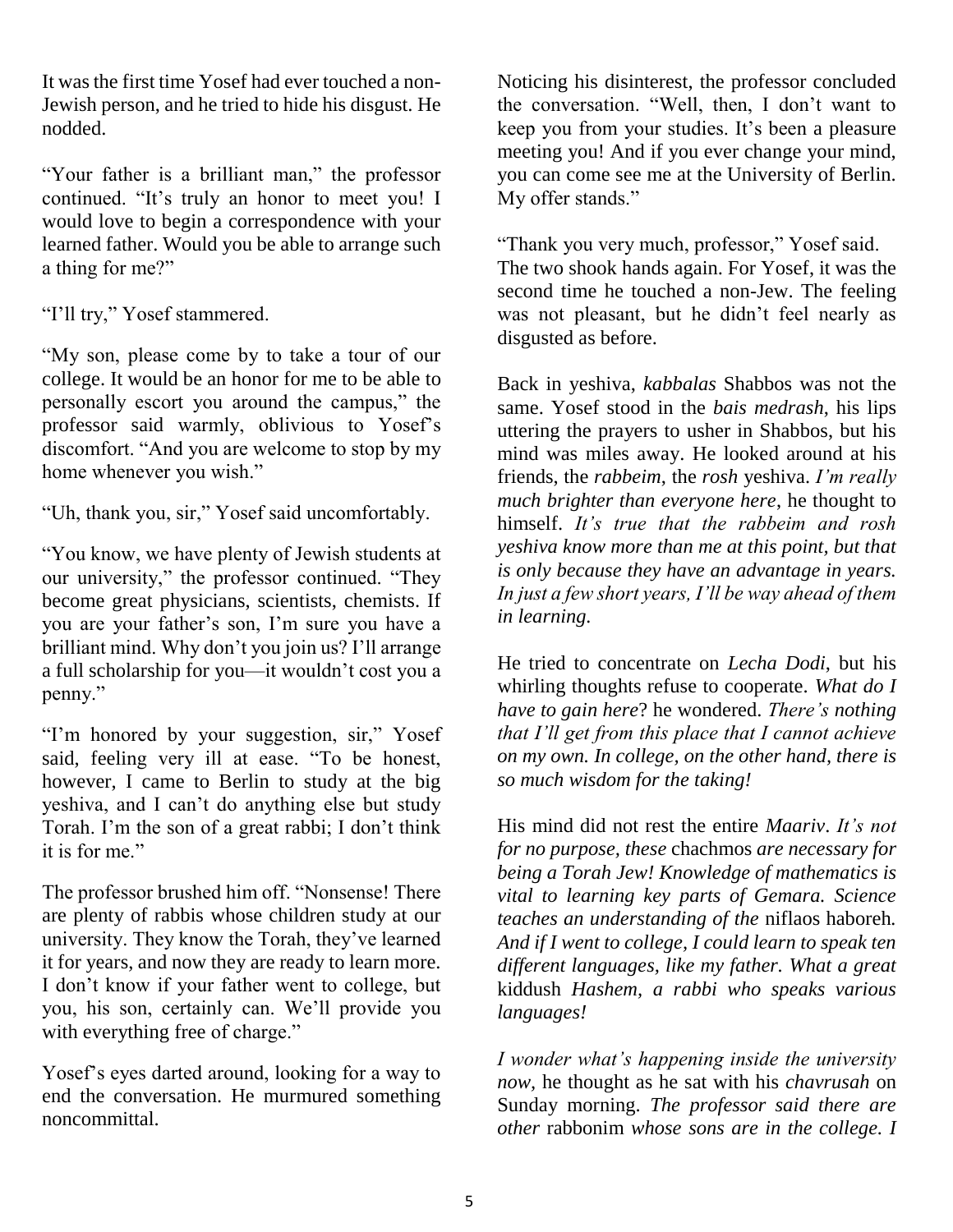*wonder who they are… the professor really seems like a nice guy.* Suddenly, his thoughts took a turn. *Wait! Why am I even considering this? I can't take off my yarmulke, definitely not for this. No, I won't take off my yarmulke for a little college.*

His learning after that was not the same. First *seder*, second *seder*, night *seder* came and went in a never ending cycle. His body was present in the *bais medrash*, but his mind was elsewhere. *College, college, college…*

One morning, as he got dressed, he fingered the *kameya* around his neck. It was cumbersome and uncomfortable, and besides, he hadn't noticed a single person in Berlin wearing something like it. He knew his father wrote it, and that it was holy and precious, but he didn't want to be different than his friends. With a quick tug, he removed the *kameya* and stored it with the rest of his belongings.

The days continued passing. Yosef's learning was getting weaker by the hour, and his motivation became negligible. Instead of taking walks around the city during his free time on Friday afternoon, he began skipping a second *seder* every so often, then first *seder*. Throughout, his head was occupied by one topic. *College, college, college…*

It became apparent to the yeshiva's faculty that Yosef was slipping. The *rosh* yeshiva gathered the *rabbeim* together to discuss the situation and figure out a way to help their rebelling student. "He's very busy with his hair, his clothing," one

*rebbi* remarked quietly.

"He keeps missing *seder*," another put in, the caring evident in his voice. "And when he does come, he spaces out almost the entire time."

"He's been slipping for a while," someone said, pensively. "He's been out of things for quite some time, but recently, it seems that it is getting worse faster than before."

The unanimous consensus was that Yosef was not the same *bochur* who had come to them a year before, and that remaining in the yeshiva was detrimental to his spiritual wellbeing.

The *rosh* yeshiva decided to write to Rav Yonasan Eibshitz, explaining the situation and asking that he take his son home. As much as it hurt to inform the *gadol hador* of painful news regarding his youngest son, the *rosh* yeshiva knew that it was the best course he could take. Yosef needed to get away from Berlin, from the bad influences, and start over again in Prague. He needed his father's strong, but reassuring hand.

With a heavy heart, the *rosh* yeshiva sat down to pen the letter and mailed it off. He knew it would take a few weeks for his letter to reach Rav Yonasan, and then another few weeks for a reply. He resolved to keep a close eye on his *talmid* while waiting for the reply.

But instead of a reply from Yosef's father, the news that arrived a few weeks later was tragic. Rav Yonasan Eibshitz had passed away. Yosef was now an orphan.

By the time the news of his father's passing reached Yosef, too much time had elapsed for him to sit a full week of shivah. Instead, he sat on a low chair for one day, and his rabbeim and friends came to comfort him. It was painful to see that Yosef barely resembled his father's son any longer.

When he got up from shivah, Yosef davened for the amud and said kaddish. Then he wandered outside, brokenhearted, away from the other bachurim. He need to be alone in his pain, to remember his illustrious father and grieve for his brand new status as a yasom. Grief was an unfamiliar emotion, but he wallowed in it, alternating between sadness and anger.

It was in this state of anguish that his yetzer hara gained stronger footing. After a few hours of grieving, Yosef hailed down a carriage and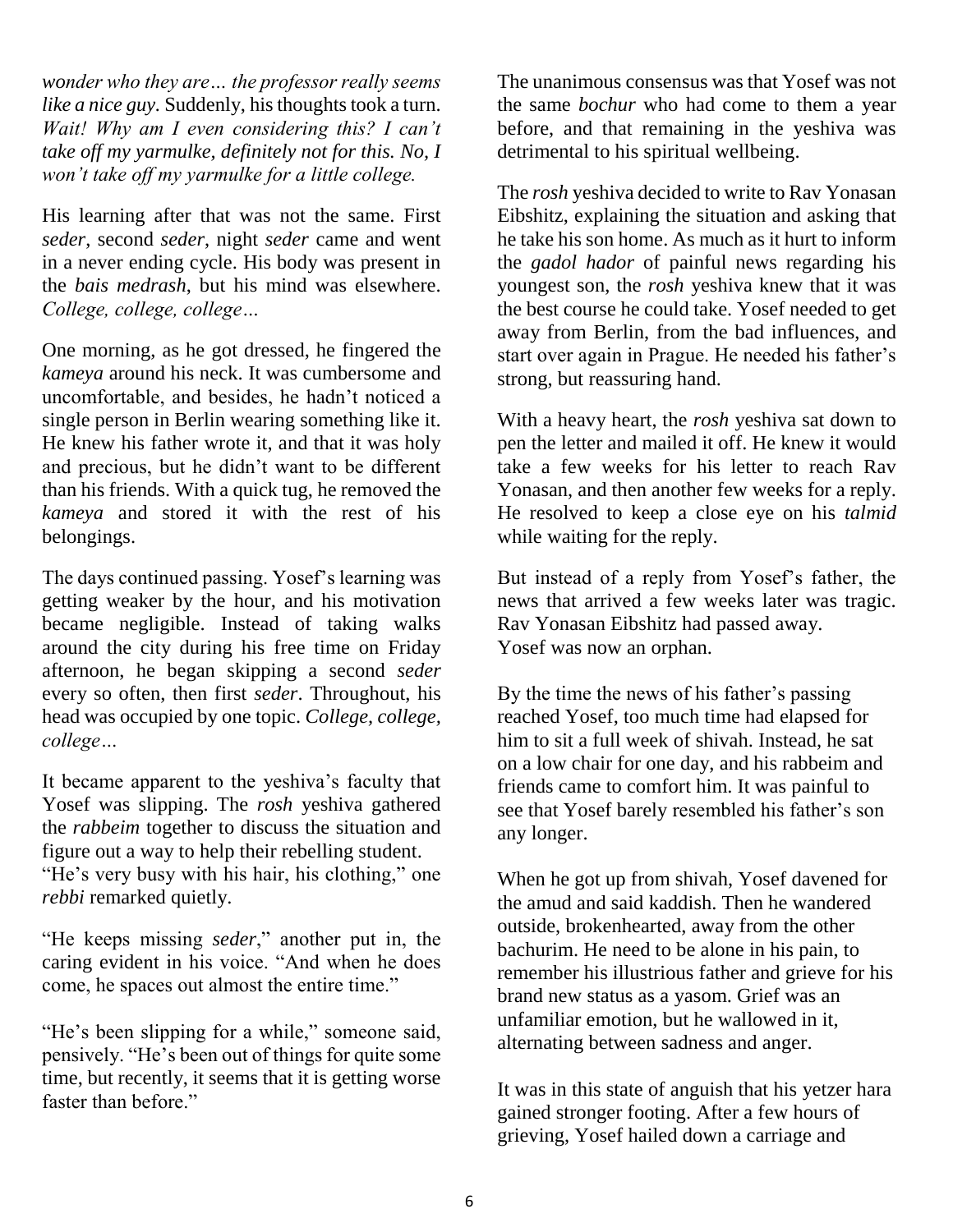asked to be taken to the University of Berlin. He stepped out in front of the imposing college building, paid the driver, and then stood motionless, observing the throngs of students walking in and out.

He remained there for a few moments, his future hanging shakily before him. Would he go in? Could he take off his yarmulke and enter the place that could teach him the wisdom he longed for? Would he remain true to his father and turn his back on the building that had occupied his dreams for a solid few months?

Suddenly, a shadow fell over him. He looked up to see the dean of the university standing before him.

"Yosef, son of the great Jewish rabbi!" the professor said warmly, offering his hand for a shake. "How are you? I haven't seen you in a long while!"

Yosef shook his hand. It was the third time he touched a non-Jew, and he found that it no longer made him squeamish. "I wanted to see the university," he told the professor.

"Sure, come on inside," the professor invited. "I'll take you on a guided tour."

"I can't," Yosef replied in a small voice. "I'm a religious Jew; I can't remove my headcovering."

The professor leaned in, as if to clue him in to a grave secret. "If you're walking with me, no one will bother you," he said, winking. "You can keep your hat on and nothing will happen."

"Thank you, sir," Yosef said excitedly, joining the professor on the path toward the large entranceway of the university building. "Tell me, son, how is your father?" the professor inquired as they walked.

Yosef's eyes dimmed and his voice was low. "My father passed away recently."

"Oh!" It was obvious from the professor's tone of voice that he had been unaware of that fact. "I'm so sorry to hear that! Your father was an extraordinary scholar." He paused for a moment and then turned sideways to look at Yosef. "I want you to know that I will be there for you, like a father, from now on. If you ever need anything, and I mean anything, you should know you can count on me."

Yosef recoiled, but kept silent. He didn't want to offend the professor, who was treating him so kindly.

They entered the building and Yosef kept his yarmulke on. People passing them in the halls shot him odd looks, and he got his fair share of angry glances as well. Most of the Jewish students in the university were not observant, but even those who were didn't dare cover their heads indoors. Seeing Yosef, with his yarmulke, walking with the dean, they understood that he was an important personage.

"And this here is our library," the professor said with a flourish, after showing Yosef the lecture halls and lounges. The expansive room was lined with tomes from top to bottom. Some students were sitting at tables, working on research, while others were browsing through the extensive collection. "We have all kinds of books here. Science, medicine, language, even Jewish books. Any subject you might be interested in has ample representation within this library."

Yosef could not tear his gaze away. He had never seen anything like it in his life. He looked around slowly, trying to drink it all, itching to break open the volumes and get his hands on the knowledge inside.

"There's a board meeting scheduled in a few minutes," the professor said, glancing at his gold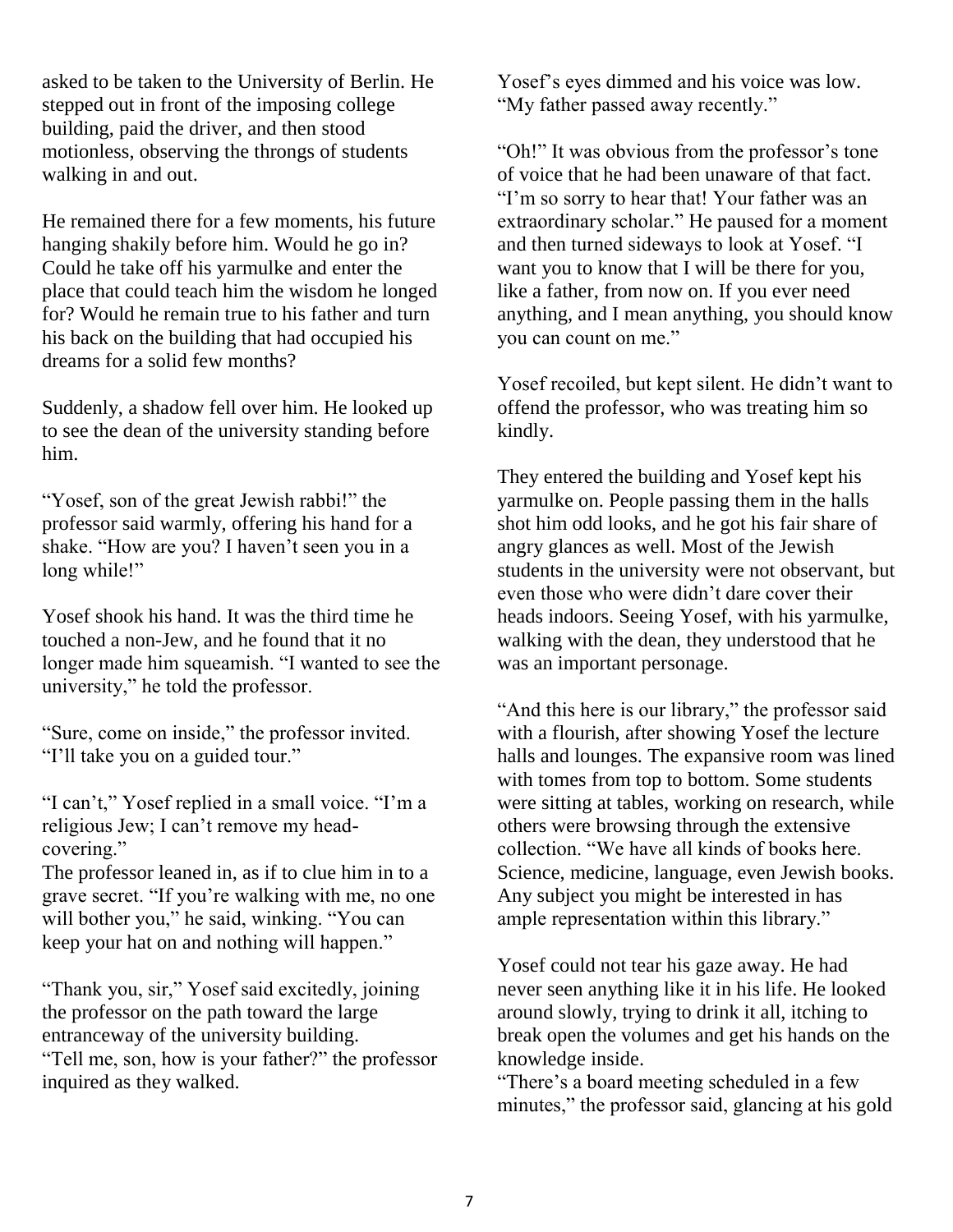pocket watch. "I want to introduce you to the executives at the meeting."

"But… I'm only eighteen years old!" Yosef stammered, a blush creeping to his cheeks.

The professor ignored his protest. "It's a big honor for the university to host your father's son. Come, the meeting is in the conference room. This way, please."

Yosef followed him shyly. The professor introduced the rabbi's son to his colleagues, and within a few minutes, he was shaking hands with the greatest minds and deepest pockets of Berlin. As he conversed with them and they expressed a desire to have him join them, Yosef's remaining resolve weakened. By the time he left the university after dark, his mind was made up.

He returned to yeshiva and began packing his things, explaining to his friends that he would be enrolling in the University of Berlin the following morning. The news spread like wildfire, and Yosef found himself being summoned to the rosh yeshiva.

"Yosef, Yosef," the rosh yeshiva cried, caressing his hand, his voice a mixture of warmth and mourning. "Yosef, what are you planning to do? Come back to yeshiva, where you rightfully belong."

Yosef felt torn. "I'll stay in yeshiva for the second half of the day," he said, making a quick compromise. "I'll learn in college in the mornings, and I'll come back every day for second seder."

The rosh yeshiva shook his head. "No, my son," he said gravely. "You must choose. Either you remain in yeshiva, or you leave. There is no way to straddle two worlds at the same time." Yosef was unimpressed by his words. "In that case, I'll leave the yeshiva," he responded shortly.

The rosh yeshiva began to weep. "Yosef, Yosef! What are you doing to your holy father in shomayim? Every mitzvah that you do adds a beautiful jewel to your father's crown. Each sin that you commit further destroys your father's nitzchiyus. Yosef! Think of your illustrious father! How can you do this to him?!"

A lump rose in Yosef's throat, but he refused to back down. "I've already learned so much Torah," he said earnestly. "All I want is to study other subjects a little more."

The rosh yeshiva continued pleading with his talmid to make the proper choice, and some magidei shiur joined him, until Yosef couldn't bear the pressure.

"I can't," he said "I need to do this. Please excuse me." With that, Yosef backed respectfully out of the room. Then he turned his heel and left the yeshiva.

Outside, holding the small suitcase with his belongings, he pondered his options and decided to turn to the professor. Shyly, he explained that he wanted to enroll in the university. He asked the professor to lend him money to rent a small room and buy food.

"With pleasure," the professor agreed, overjoyed that the young genius would be joining his school. "I'll gift you the money! And there's no need to worry about tuition either. I'm granting you a full scholarship."

Yosef gratefully accepted the professor's money and was soon studying diligently at the university. The professor arranged an exemption for him to be allowed to sit in class with his head covered. As he immersed himself in science and history, he couldn't help but feel very selfconscience about his yarmulke. The small black cap felt heavier and heavier with each passing day.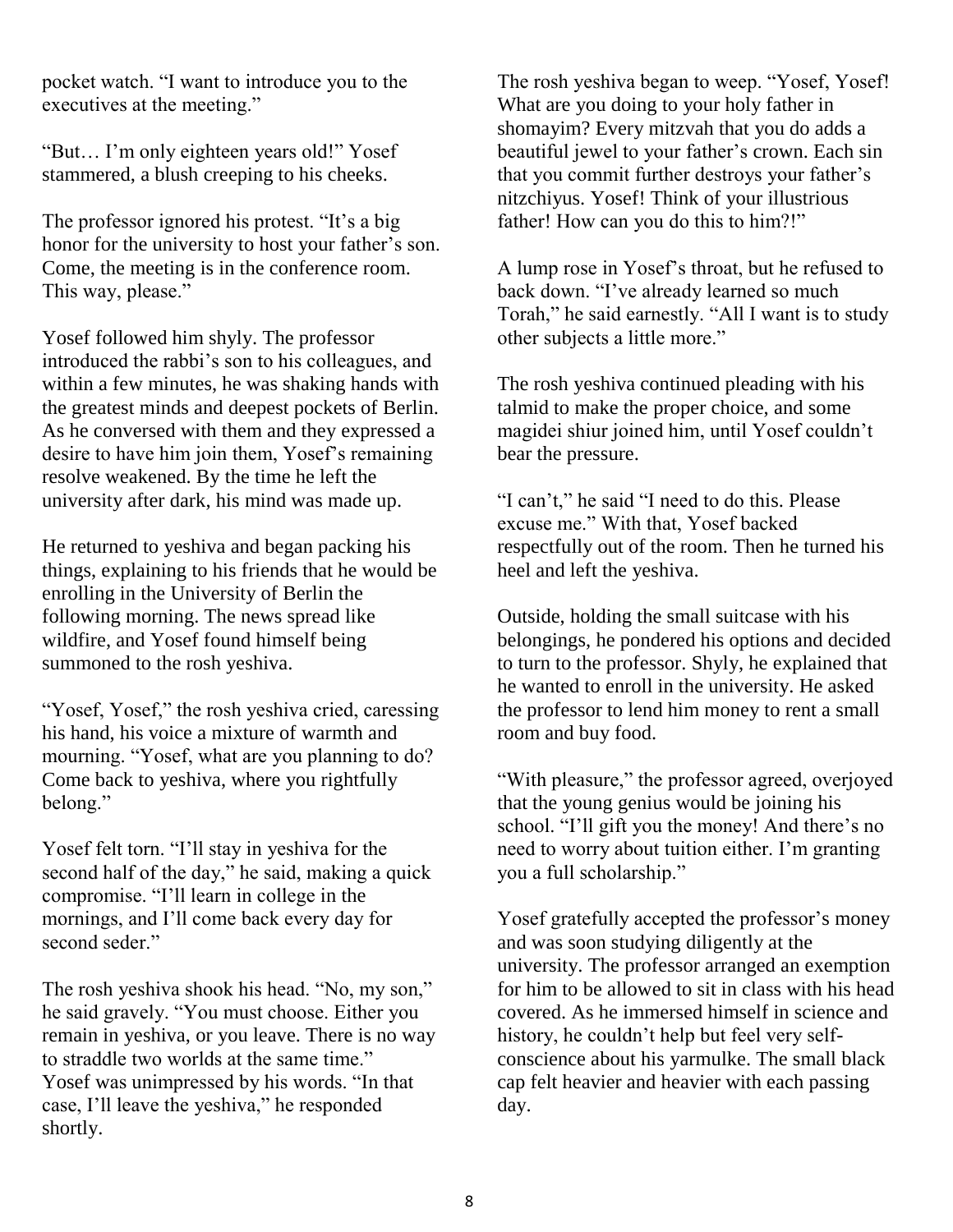After a few weeks, Yosef began rationalizing. None of the other Jewish students wore yarmulkes in the building. It was embarrassing, and he wondered if it was strictly required by Halacha. The roof of the building is like one large yarmulke, he thought to himself. His fingers crept to his head, and before he was fully conscience of his decision, the yarmulke was in his pocket. He continued to wear it whenever he left the building, but no longer while he was inside.

With his brilliant mind, Yosef was on top of his class with each course he took. He grasped the material within minutes and retained all he learned. He was admired by his professors and peers alike. Through his studies, he discovered that he was particularly adept at economics.

As a college student, Yosef couldn't daven at the yeshiva, so he found a minyan near the university which he joined three times a day. Slowly, his yiddishkeit deteriorated. His presence at the minyan dwindled to once a day, and then to Shabbos, and then to sporadic appearances when he was in the mood. He ate kosher, but was fine to eat whatever was available if there was no kosher food at hand. He stopped wearing his yarmulke indoors, even at home, and then stopped wearing it at all.

At the age of twenty-one, he graduated from the University of Berlin with impressive credentials. His benefactor, the professor, lent him money and Yosef began a business. Within a short time, he became very successful. He paid back the professor and continued building a vast fortune. Soon, he was closing expensive deals on a regular basis and became extremely prosperous. Eventually, he accepted a part-time position at the university as a lecturer.

At this point, there were barely any traces of yiddishkeit left in Yosef. He dressed and behaved just as his gentile associates. He stopped going through the half-hearted motions

of mitzvos and led a completely secular lifestyle. His saintly father, his Gemara, his fond memories of yeshiva were buried and forgotten.

Through his business dealings, Yosef became acquainted with the daughter of another Berlin tycoon. After a few months, they decided to marry. She was not Jewish, but Yosef was too far gone to care. They set a wedding date and began preparing.

Yosef's business associate, his future father-inlaw, was excited about the match. Yosef was brilliant, successful, and fabulously affluent. However, as a Catholic, he wanted Yosef to convert before marrying his daughter. "It's not a big deal," he said. "They'll sprinkle a little water on you and that's all."

The thought was very disturbing to Yosef, but he was too caught up in his engagement to break it off. "I don't think I have the guts to do it right now," he confided. "I need some time to get used to the idea. Let's do it on the night of the wedding. The priest will come down, baptize me, and then marry us right afterward. By then, I'll be fine with the whole thing."

His father-in-law agreed and the conversation was over.

Three days before his wedding, Yosef went to sleep at night and had an eerie dream. His father appeared before him, his face radiating holiness and purity.

"Yosef, Yosef, what are you doing?" his father asked in anguished tone. "You left the Torah way, and now you're planning on intermarrying?!" He began to cry, a heartwrenching sound.

Yosef watched as the brilliant glow on his father's face slowly dimmed until it was completely dark. Tears poured down his blackened cheeks like sparks of fire. "Yosef,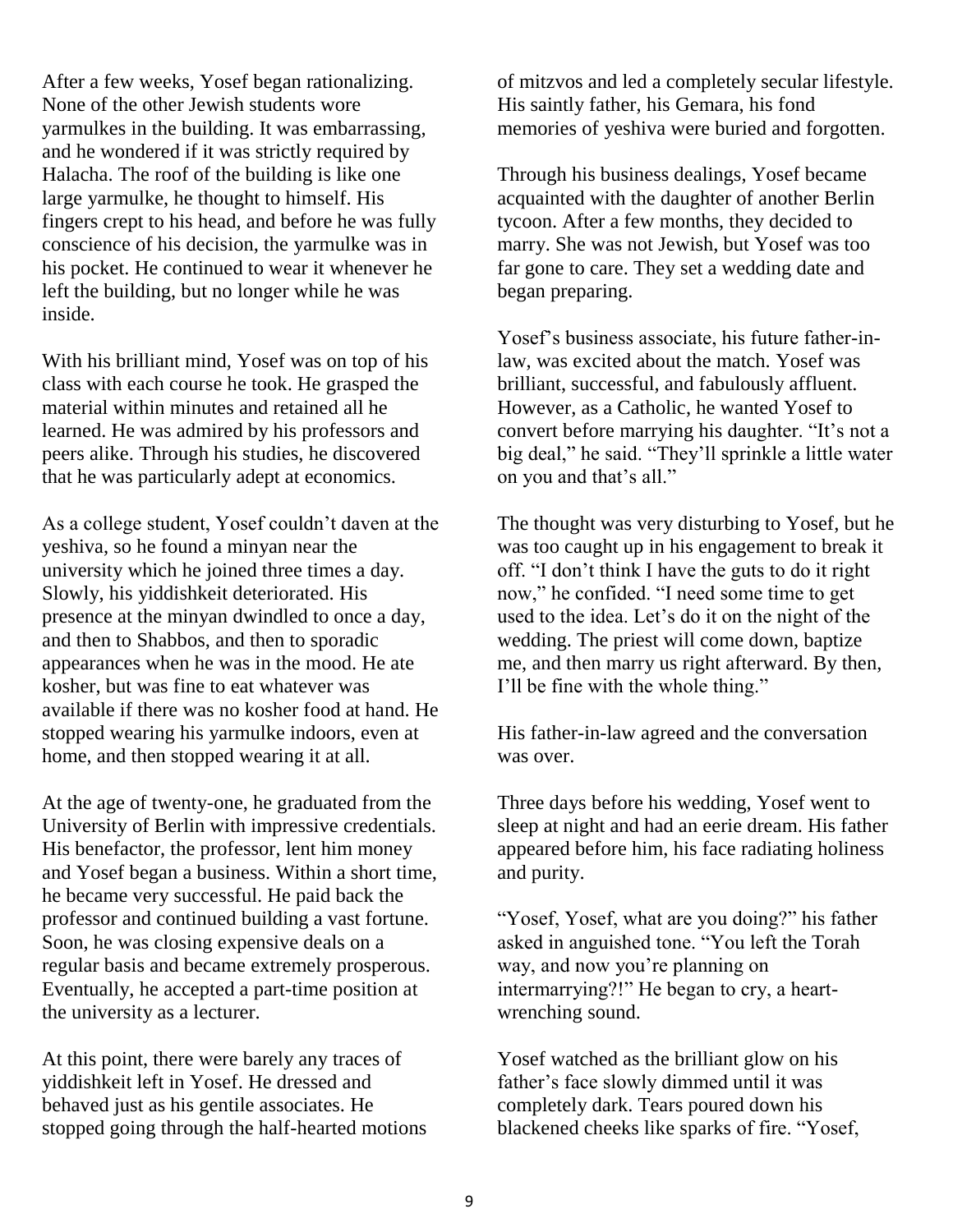have pity on me! You cannot imagine how much pain you are causing me! You're killing me in this world!" Yosef saw the image of his father begin shrinking, smaller and smaller, until he disappeared.

Yosef sat up abruptly in bed, his hair pasted to his sweaty forehead. What an awful nightmare! He looked around his bedroom, trying to still his racing heart. How can I do this? What am I becoming? He could not fall back asleep.

In the morning, Yosef pushed the dream out of his mind. He had a few lectures to deliver and an important business meeting to attend. In the evening, his friends threw a rowdy bachelors' party to celebrate his final days as an unmarried man. They tossed back shot after shot of whiskey, laughing and joking together, until late at night.

It was very late when Yosef finally staggered into his palatial home, drunk and completely depleted. He collapsed into his bed and was immediately asleep.

Once more, his holy father appeared to him in his dream. Yosef shrunk back in terror as his father delivered scathing mussar, warning him to repent before it was too late. It was painful to see, painful to hear, but Rav Yonasan continued relentlessly, trying to impress upon his son the sheer dreadfulness of his ways.

When Yosef finally forced himself awake, still cringing from the unrestrained rebuke, he made a decision. He would break the engagement and cancel the wedding. With that resolved, he felt somewhat at peace and promptly fell back asleep.

Then morning dawned. The sun shined, the birds chirped, and the world seemed a lot friendlier than it had the night before. Yosef began his day, all the while pondering the decision he had made. Suddenly, there was a knock on his door. Pulling open the door, he saw his fiancé standing there, smiling at him.

Standing before her, all thoughts of canceling the wedding flew out of Yosef's head. There was no way he could do that to her, to himself! They spent the day together, shopping for last minute wedding touches and enjoying each other's company.

When he went to sleep that night, Yosef knew he didn't have the guts to cancel the wedding at such a late stage. Still, he couldn't help feeling unnerved from his dreams the previous few nights. He drank some liquor to calm his nerves and was soon asleep.

This time, his dreams took a different turn. It was as if he was watching a film of his life, an out-of-body experience. He saw himself, strong, robust, and successful at anything he tried. Then, he saw himself be diagnosed with a serious illness. He watched as his strength deteriorated as he endured difficult treatments. He saw himself grow weaker and weaker, and finally, pass away.

In his dream, a large crowd of Gentiles came to his funeral. He saw his wife, his father-in-law, his non-Jewish children. He watched the priest eulogize him and then saw himself be buried. Then his relatives and friends filed out of the cemetery, wearing solemn expressions.

As soon as the cemetery was empty, Yosef saw angels descend from shomayim. They grabbed hold of his body and dragged it out of the grave. "Yosef ben Yonasan," they said menacingly. "You will now pay for every sin you committed in your lifetime."

"Read the list!" came the order from one of the malachim.

Obligingly, another angel began to read from a ledger. "He took off his yarmulke for the first time," he thundered.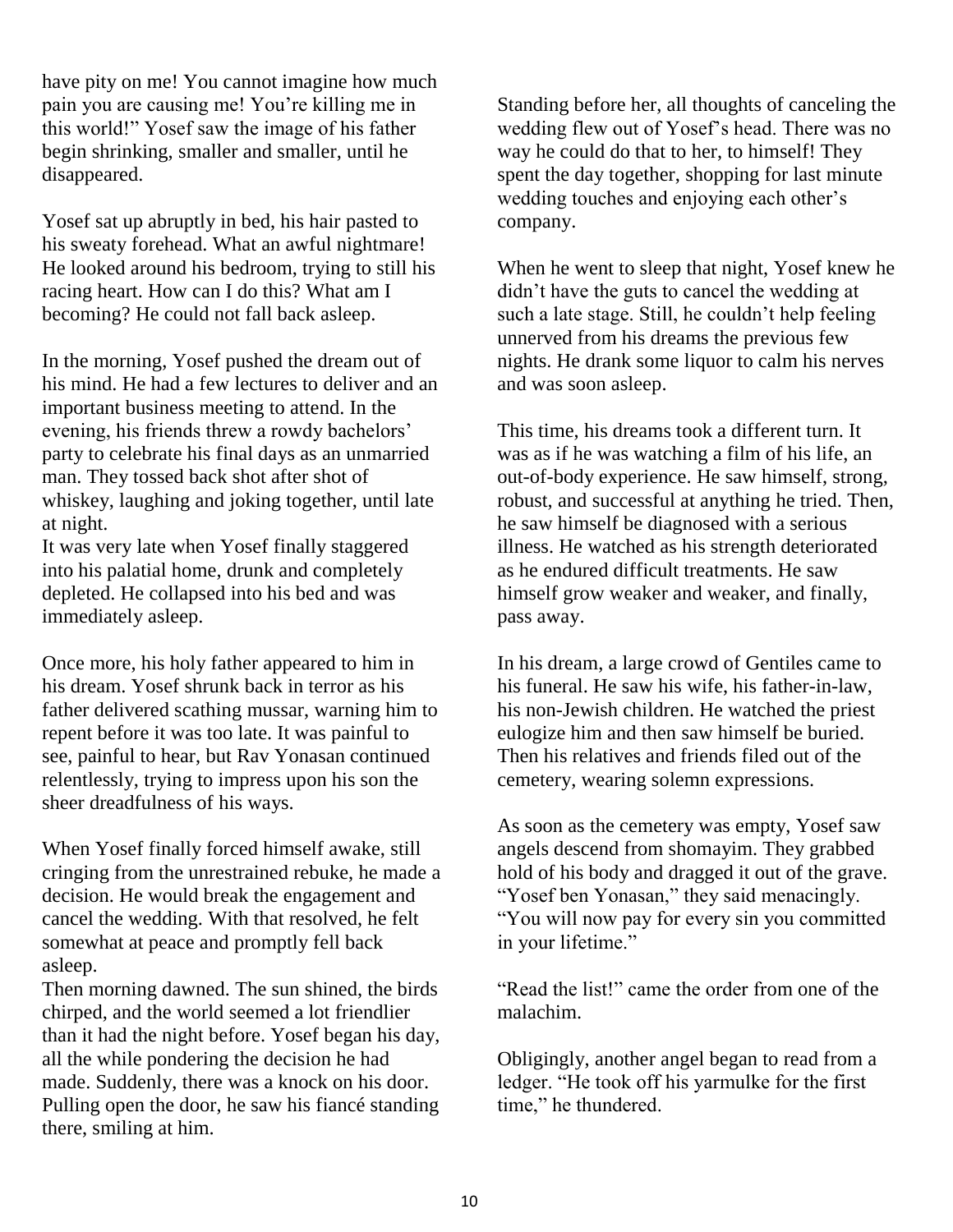Yosef watched as the angels grabbed onto his hands and legs, holding him aloft. They began to beat him with fiery rods. The pain was terrible, and he felt that he simply couldn't endure it. "Stop!" Yosef heard himself plead. "Stop, stop! I'll do teshuvah!"

"Too late," one of the angels snapped at him, bringing his flaming pole down again, hard. "You're dead already. It's too late to do teshuvah."

The pain was excruciating. Unbearable. Watching the scene in his dream, Yosef was sure his body would pass out from the pain. But this was post-death, when fainting to escape pain wasn't an option. His body was forced to withstand the torture.

"Now let us deal with the first day that you skipped bentching, a de'oraisa," the angels said, just when Yosef was sure his punishment was coming to an end. They beat him profusely, cracking his ribs and breaking his bones.

Yosef watched himself scream in agony, but the angels just continued applying more and more pain. "You see this book?" they asked him, showing him the thick ledger. "This is a list of every single sin you committed. You will suffer for each one, right here and now. Only afterward will we allow you to go to Gehinnom."

In his dream, Yosef continued watching as his body went through bitter, bloody suffering, bloodcurdling screams accompanying each blow. From his out-of-body position, he wondered how his body would handle punishment for the full accounting of his aveiros. They were still up to the first page, and that was torturous enough!

Suddenly, his father appeared, in all his holiness and glory. As Rav Yonasan got closer and closer, the words he was saying got louder and louder. "Yosef, Yosef…" he was murmuring in a pained voice. "Yosef, Yosef…"

"Tatte, Tatte!" Yosef heard himself cry out. "Tatte, save me! Help me!"

"How can I help you?" Rav Yonansan responded. "Now it is too late. You have already passed away. The gates of repentance are closed." He began crying softly along with his son's anguished screams.

"Tatte!" Yosef heard his body ask desperately. "Let the power of your Torah protect me!"

Rav Yonasan was silent for a moment. Suddenly, he called out, "Stop! Leave my son alone!"

Out of respect for the great sage, the angels paused beating Yosef.

Rav Yonasan turned to his son. "Yosef. Do you promise me that, from now on, you will live like a proper Jew? Will you abandon your current lifestyle and return to being a true shomer Torah umitzvos?"

"Yes, Tatte, I promise!" Yosef heard himself say. "I commit to return to yiddishkeit right now!"

As soon as he uttered this commitment, Yosef woke up. He opened his eyes, fearfully, and tried to orient himself. What was going on? Was that… a dream? He tried to sit up, but every movement was painful. Looking down, he saw that his bed was full of blood. His limbs, it seemed, were all either broken or badly bruised. He could not understand what happened. Hadn't it just been a dream?

Setting his teeth firmly, he pulled himself into a sitting position, ignoring the dizzying waves of pain. I'm supposed to get married tonight! he remembered suddenly. Well, not anymore.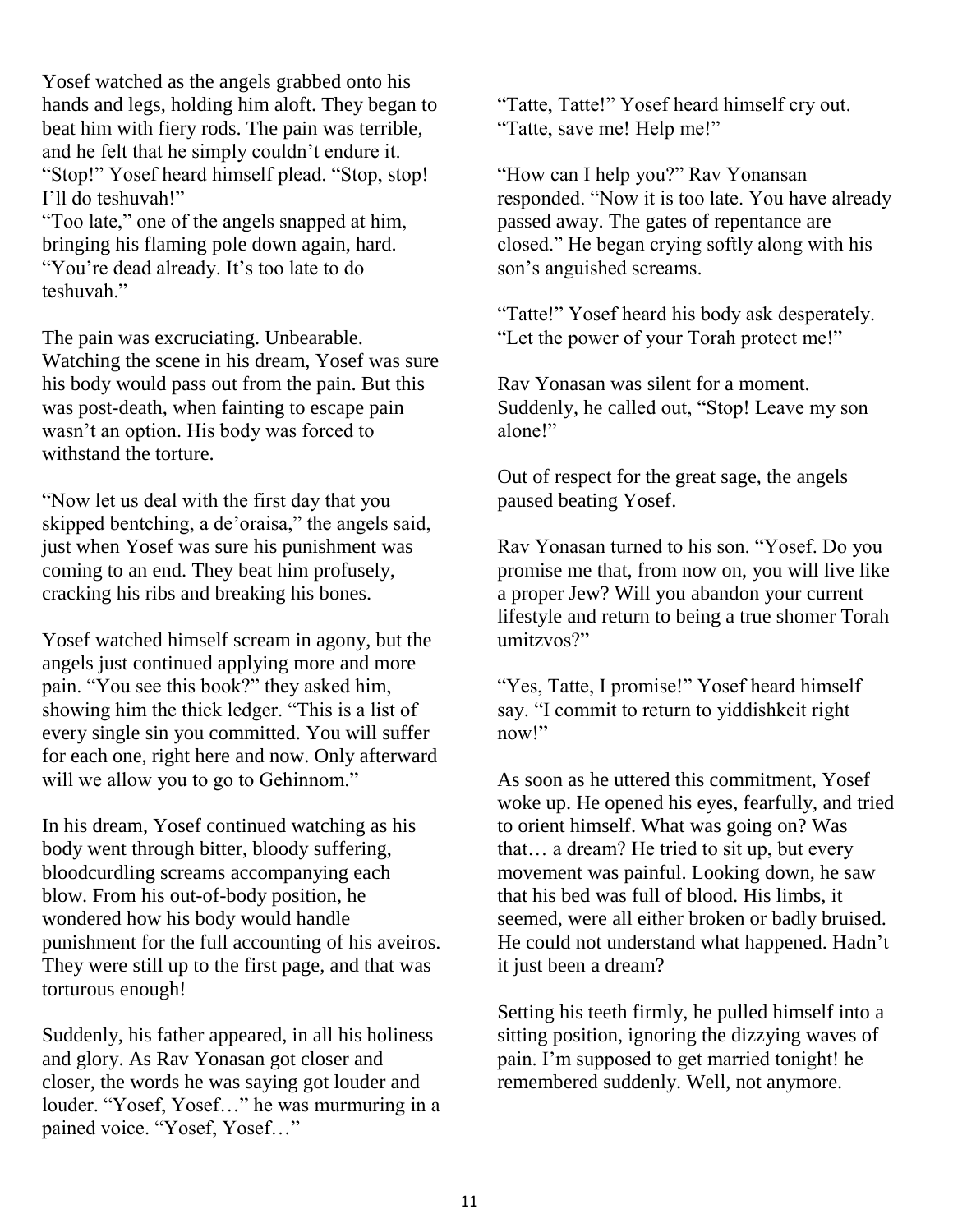Sitting there, bruised and broken, in a bloody bed, he reaffirmed the commitment he had made in his dream. He would give up marrying the non-Jewish girl and return to yiddishkeit. However, he had no idea how to proceed from there. "I need guidance, I need direction!" he said out loud.

From the corner of his eye a small package on a high shelf caught his attention. My kamaye! he suddenly remembered. He pictured his saintly father sitting and writing the amulet, wishing to protect his son from the dangers he would encounter. He began reminiscing of earlier, sweeter days, when he had been a young boy in his father's home, and the two would learn together for hours. "Tatte," he cried. "I can't do this on my own!"

With superhuman strength, he pulled himself out of bed and took one painful step at a time toward the kamaye. With shaking fingers, he tied it around his neck. For the first time in years, he really spoke to Hashem, pleading with Him to grant him the physical and emotional stamina to do teshuvah.

He began to feel his strength returning and movement became more bearable. Reaching for some paper, he wrote a brief letter to his exfuture father-in-law. In it, he apologized for causing him and his daughter pain and explained that he couldn't turn his back on his religion. He included a tremendous sum of money to try to repair some of the hurt he was surely causing them and then sealed the letter.

Next, he wrote a letter to the professor that had taken him under his wing. He thanked the professor for the honor he had shown his father and for the care he had displayed to the lonely orphan. He informed the professor that he would be returning to yiddishkeit and that this would be their final correspondence.

Scrawling the names of both addressees onto the envelopes, Yosef left the letters on the table for his servant to deliver. He knew he needed to leave as soon as possible, before the world awakened and people would question his actions. There was no time to sell his mansion or liquidize his substantial assets. Instead, he emptied his safe of its cash and gold into a sack, grabbed a change of clothing, and went to hire a horse and wagon.

By the time the business day began, Yosef was far away. His business, his investments, his home, his fiancé all remained behind, abandoned in Berlin.

The driver dropped him off at an upscale hotel in a city many kilometers away. Yosef paid the hotel manager to care for him and his wounds. Expert physicians were summoned to stay at his side and help him heal. It took him a month to fully recover from the severe bruises he had suffered through his dream.

When he finally felt better, he left the hotel and went to purchase a set of Jewish clothing. His beard and payos had grown in, and he no longer looked like the wealthy magnate he had been just a few weeks before. Properly attired as a frum Jew, he made his way back to his hometown of Prague.

Soaking himself in the holiness of Prague's shuls and Jewish community, Yosef spent hours in intense teshuvah. Too late, he understood the danger of trading a wonderful environment for a poisonous one, and he pleaded with Hashem to help him forget the teachings he had learned in university. He wanted to fill his mind with Torah, and only with Torah.

With the small fortune he had brought with him from Berlin, Yosef established one of the first kollelim. He built a beautiful bais medrash and supported a group of elite talmidei chachamim who learned there with tremendous hasmadah.